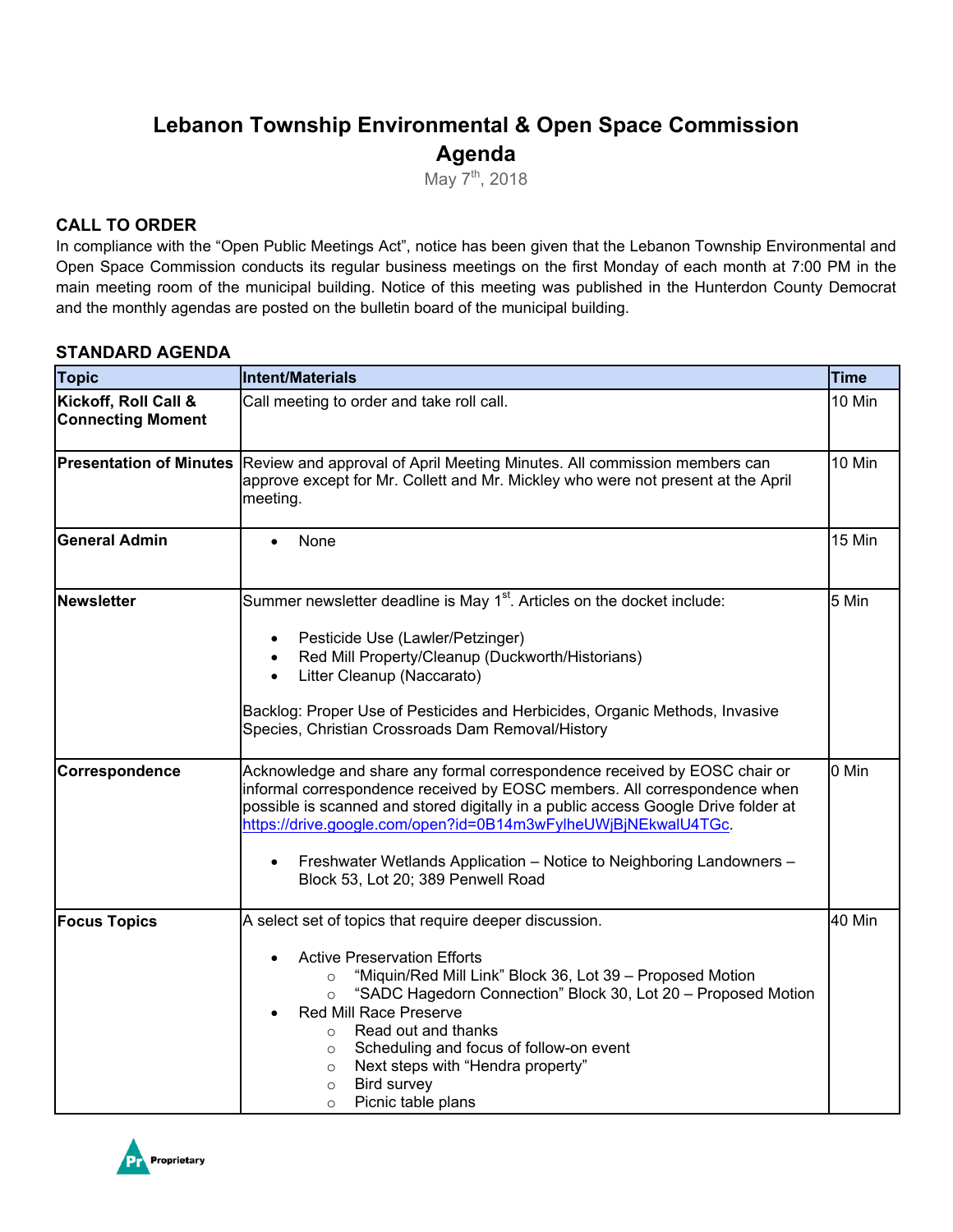| <b>Topic</b>   | Intent/Materials                                                                                                                                                                                                                                                                                                                                                                                                                                                                       | <b>Time</b> |
|----------------|----------------------------------------------------------------------------------------------------------------------------------------------------------------------------------------------------------------------------------------------------------------------------------------------------------------------------------------------------------------------------------------------------------------------------------------------------------------------------------------|-------------|
|                | Plans for bamboo? Allen Barlow update<br>$\circ$<br>Management Plan<br>$\circ$<br>Conservation & Sustainability Report/Infographic<br>Deer management<br>Deer strike data<br>$\circ$                                                                                                                                                                                                                                                                                                   |             |
| <b>Reports</b> | Provide updates on the following standard topics below; any pre-submitted updates<br>are included in Attachment 1.<br>Programs                                                                                                                                                                                                                                                                                                                                                         | 10 Min      |
|                | □ Litter Cleanup (Naccarato)<br>$\Box$ Well Testing (Koch)<br><b>Projects</b><br>$\Box$ NJ Water Supply Property Agreement Refresh (Mickley)<br>$\Box$ Red Mill Property Clean-up Event                                                                                                                                                                                                                                                                                                |             |
|                | <b>Township Open Space</b><br>⊠ Block 35, Lot 88 (Red Mill Race Preserve)                                                                                                                                                                                                                                                                                                                                                                                                              |             |
|                | <b>Active Preservation Efforts</b><br>$\boxtimes$ Block 36, Lot 17 - "Goracy Trail"<br>$\Box$ Block 24, Lot 16 – "Hickory Run Rd. DEP Preservation"<br>$\Box$ Block 10, Lot 41 - "Buffalo Hollow Hagedorn/Voorhees Link"<br>⊠ Block 30, Lot 20 - "SADC Hagedorn Connection"<br>$\boxtimes$ Block 36, Lot 39 - "Miquin/Red Mill Link"<br>$\Box$ Multiple Parcels - "Pt. Mountain/Teetertown Link"<br>$\Box$ Block 57, Lot 13 – "Denton Property"<br>Block 36, Lot 36 - "Hoffman Estate" |             |
|                | Administrative<br>□ EOSC Budget (Duckworth)<br>$\Box$ Planning Board (Duckworth)<br>$\Box$ Highlands Act (Duckworth)<br>□ Musconetcong Watershed Association (Henriksen)<br>$\Box$ Raritan Headwaters Association (Lawler)<br>$\Box$ Sustainable Jersey (Duckworth)                                                                                                                                                                                                                    |             |

## **Attachment 1: Reports**

#### **Block 36, Lot 17 - "Goracy Trail"**

As per Ms. Hardy on 06-May-2018, it was expected that the landowner and her lawyer would have moved forward with the contract during the past month but we have not heard from them. We will continue to follow up.

#### **Block 30, Lot 20 – "Hagedorn Connection"**

As per Mr. Duckworth on 07-May-2018, Township Committee discussed a farmland preservation application for this parcel on 02-May-2018. During the public comment period, I reminded Township Committee that this parcel is a preservation priority and reiterated EOSC support for its preservation as farmland. However, I also highlighted that this parcel would provide connectivity between two neighboring parcels with only a small right of way.

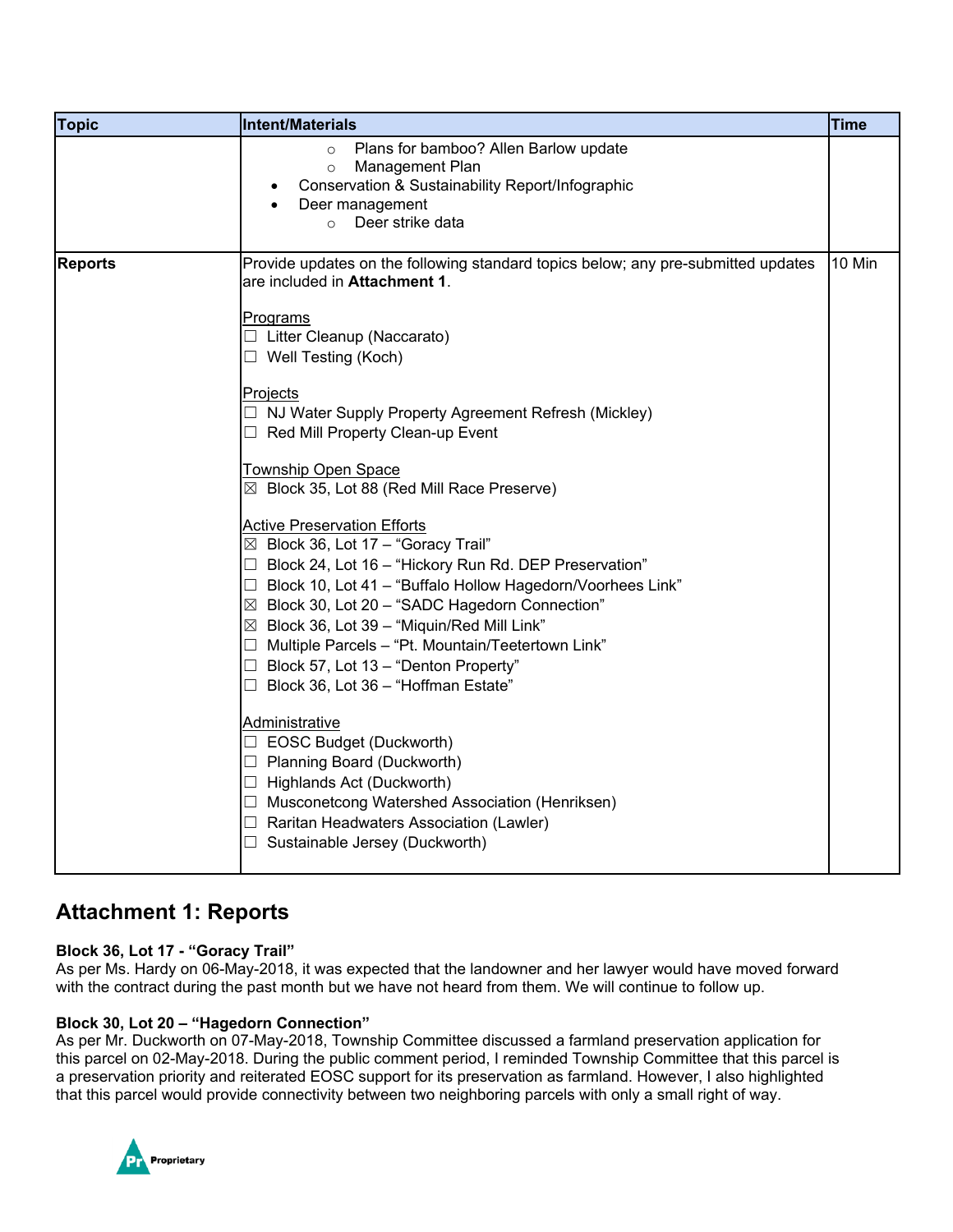Township Committee discussed this and made a motion to support myself and/or Marc Laul to engage the landowner for discussion. A proposed letter to the landowner is below for discussion and approval by EOSC.

Christine Spiniello 4 Echo Lane Glen Gardner, NJ 08826

Dear Ms. Spiniello,

I'm writing to you on behalf of the Lebanon Township Environmental & Open Space Commission (EOSC). Notification of your application for farmland preservation was recently discussed at Lebanon Township Committee on May 2nd. It was wonderful to learn that you're seeking to preserve your farm for future generations. The open space and agricultural character of our community is indeed what drives so many of us to continue to call this place home. We wholeheartedly support your application and commend you for your commitment to preserving our agricultural heritage.

In addition to farmland preservation, our Township has been actively promoting open space connectivity. As you may know, your land borders state preserved land on either side. There is an opportunity to connect these parcels with a short right of way along the back boundary of your property. I've included a map to illustrate this. With as little as 0.2 acres, there is the potential to greatly enhance the open space connectivity in our Township and we believe we can do this without any impact on your farmland preservation plans. But this would have to be discussed prior to acceptance of farmland preservation status; once it's preserved as farmland, this connectivity becomes impossible. We hope you are willing to discuss this opportunity further. Either I or Township Committeeman, Marc Laul, will be reaching out to you to discuss this further. Or you can contact me directly at your convenience at 732-616-5181. Thank you for your consideration.

#### **Block 36, Lot 39 – "Miquin/Red Mill Link"**

As per Mr. Duckworth on 07-May-2018, it has been brought to EOSC's attention that the landowner of Block 36, Lot 39 is actively pursuing farmland preservation status. This parcel is a preservation priority and strategic link for trail connectivity. The process appears to be far along with the state agricultural department and I am investigating options to pursue some type of public access rights for trail use. A message has been left with Stefanie Miller of SADC. EOSC should discuss a motion to support this. A draft motion is below.

**Whereas** the landowner of Block 36, Lot 39, is actively pursuing farmland preservation status, and

**Whereas** Block 36, Lot 39, was identified as a preservation priority in the 2017 update of the Open Space and Recreation Plan due to its agricultural value, proximity to existing open space and contribution to trail connectivity, and

**Whereas** the parcel provides strategic open space connectivity between Miquin Woods and Memorial Park (via Red Mill Road),

A motion is requested to strongly support the landowner's application for farmland preservation and, if the landowner and Township Committee are agreeable, the pursuit of public access rights along a section of the parcel to enable trail connectivity between Miquin Woods and Red Mill Road.

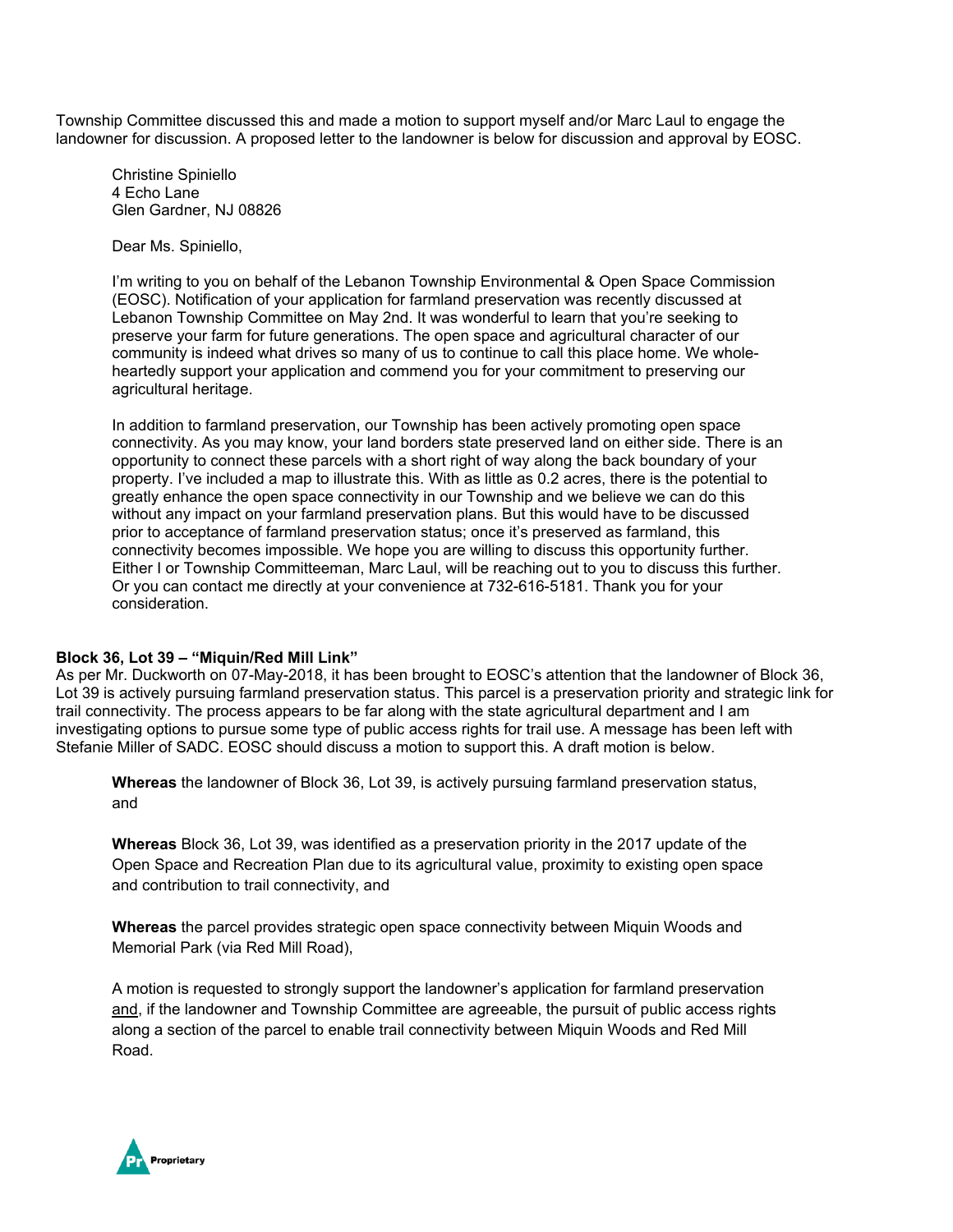# **Lebanon Township Environmental & Open Space Commission Minutes**

May  $7^{th}$ , 2018

### **ROLL CALL**

| <b>EOSC Member</b>      | <b>Role</b>                      | <b>Attendance</b> |
|-------------------------|----------------------------------|-------------------|
| Adam Duckworth          | Chairman, Planning Board Liaison | Χ                 |
| <b>Sharon Petzinger</b> | Member                           | Χ                 |
| Warren Newman           | Member                           | <b>No</b>         |
| Erik Jan Henriksen      | Member                           | X                 |
| Nancy Lawler            | Member                           | <b>No</b>         |
| Sharon Hardy            | Member                           | <b>No</b>         |
| <b>Adam Mickley</b>     | Member                           | X                 |
| <b>Kathy Koch</b>       | Alternate 1                      | Χ                 |
| <b>Marty Collett</b>    | Alternate 2                      |                   |

#### **MEETING MINUTES**

| <b>Topic</b>                                     | <b>Intent/Materials</b>                                                                                                                                                                                                                                                                                                                                   | <b>Time</b> |
|--------------------------------------------------|-----------------------------------------------------------------------------------------------------------------------------------------------------------------------------------------------------------------------------------------------------------------------------------------------------------------------------------------------------------|-------------|
| Kickoff, Roll Call &<br><b>Connecting Moment</b> | Call meeting to order and take roll call.<br><b>Minutes:</b> In addition to EOSC members noted above, Mayor Schmidt,<br>Committeeman Laul and Mr. George Zack.                                                                                                                                                                                            | 10 Min      |
| <b>Presentation of Minutes</b>                   | Review and approval of April Meeting Minutes. All commission members can<br>approve except for Mr. Collett and Mr. Mickley who were not present at the April<br>meeting.<br><b>Minutes:</b> Mr. Duckworth asked for a motion to approve April Meeting Minutes. The<br>motion was made by Mr. Henriksen, seconded by Ms. Koch and unanimously<br>approved. | 10 Min      |
| lGeneral Admin                                   | None<br><b>Minutes:</b> Mr. Duckworth stated there were no general admin topics to discuss.                                                                                                                                                                                                                                                               | 15 Min      |

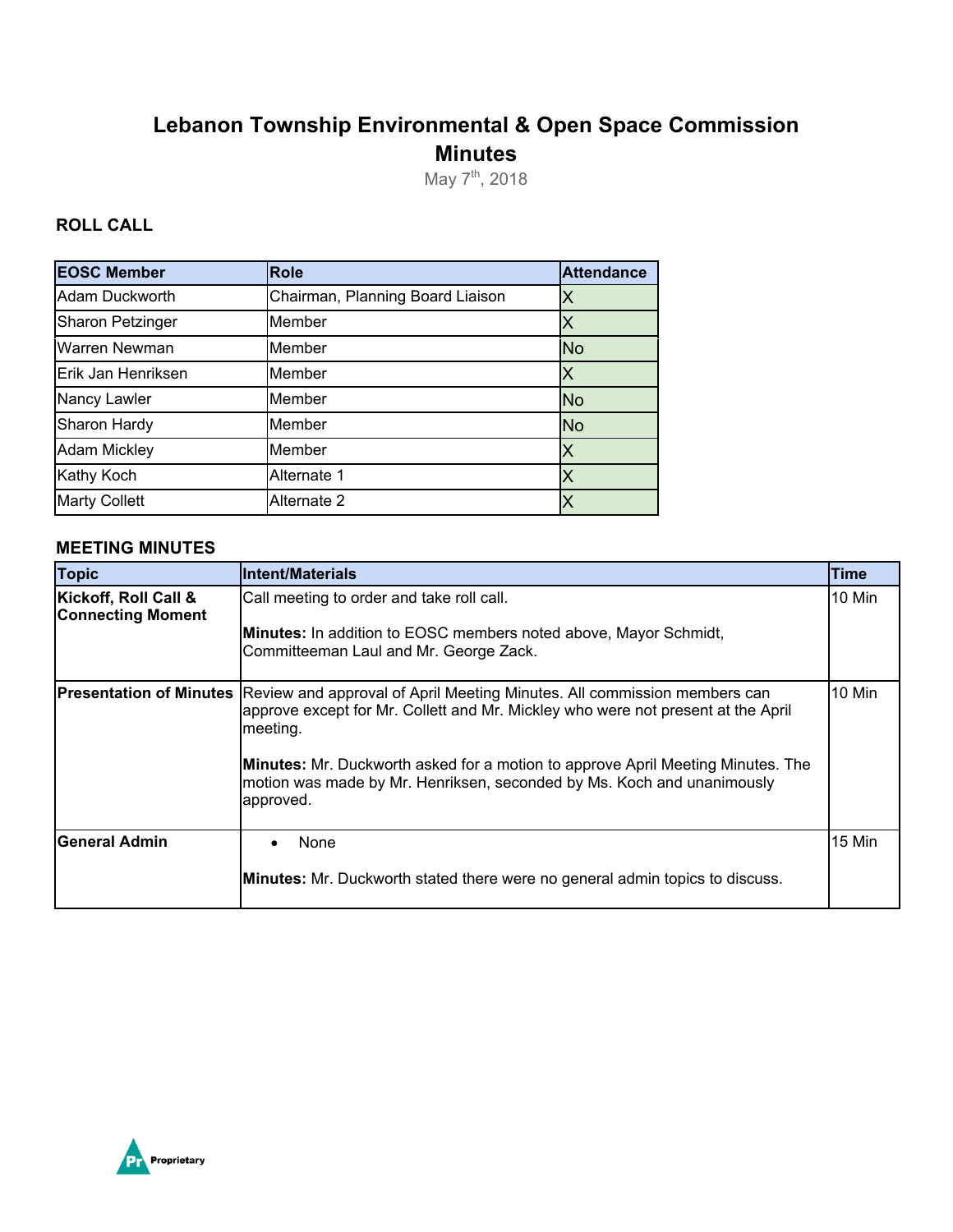| <b>Topic</b>        | <b>Intent/Materials</b>                                                                                                                                                                                                                                                                                                                                                                                                                                                                                                                                                                                                                                                              | <b>Time</b> |
|---------------------|--------------------------------------------------------------------------------------------------------------------------------------------------------------------------------------------------------------------------------------------------------------------------------------------------------------------------------------------------------------------------------------------------------------------------------------------------------------------------------------------------------------------------------------------------------------------------------------------------------------------------------------------------------------------------------------|-------------|
| <b>Newsletter</b>   | Summer newsletter deadline is May 1 <sup>st</sup> . Articles on the docket include:                                                                                                                                                                                                                                                                                                                                                                                                                                                                                                                                                                                                  | 5 Min       |
|                     | Pesticide Use (Lawler/Petzinger)<br>Red Mill Property/Cleanup (Duckworth/Historians)<br>$\bullet$<br>Litter Cleanup (Naccarato)<br>$\bullet$                                                                                                                                                                                                                                                                                                                                                                                                                                                                                                                                         |             |
|                     | Backlog: Organic Methods, Invasive Species, Christian Crossroads Dam<br>Removal/History                                                                                                                                                                                                                                                                                                                                                                                                                                                                                                                                                                                              |             |
|                     | Minutes: Mr. Duckworth acknowledged the three articles that were submitted and<br>thanked the authors, Ms. Naccarato (not present), Ms. Petzinger and Ms. Lawler<br>(also not present). He stated that the article about Red Mill Race Preserve did not<br>include any history about the property but that would be a good follow-up article.                                                                                                                                                                                                                                                                                                                                        |             |
| Correspondence      | Acknowledge and share any formal correspondence received by EOSC chair or<br>informal correspondence received by EOSC members. All correspondence when<br>possible is scanned and stored digitally in a public access Google Drive folder at<br>https://drive.google.com/open?id=0B14m3wFylheUWjBjNEkwalU4TGc.                                                                                                                                                                                                                                                                                                                                                                       | 0 Min       |
|                     | Freshwater Wetlands Application - Notice to Neighboring Landowners -<br>$\bullet$<br>Block 53, Lot 20; 389 Penwell Road                                                                                                                                                                                                                                                                                                                                                                                                                                                                                                                                                              |             |
|                     | Minutes: Mr. Duckworth stated that he received one communication regarding a<br>septic system repair along Penwell road. Ms. Petzinger reviewed the letter and<br>stated she had no concerns. Most any repair of a septic system is worth the tradeoff<br>of impact to the neighboring wetlands area as it's better than a malfunctioning septic<br>system.                                                                                                                                                                                                                                                                                                                          |             |
| <b>Focus Topics</b> | A select set of topics that require deeper discussion.                                                                                                                                                                                                                                                                                                                                                                                                                                                                                                                                                                                                                               | 40 Min      |
|                     | <b>Active Preservation Efforts</b><br>$\bullet$<br>"Miquin/Red Mill Link" Block 36, Lot 39 - Proposed Motion<br>$\circ$<br>"SADC Hagedorn Connection" Block 30, Lot 20 - Proposed Motion<br>$\circ$<br>Red Mill Race Preserve<br>Read out and thanks<br>$\circ$<br>Scheduling and focus of follow-on event<br>O<br>Next steps with "Hendra property"<br>Bird survey<br>$\circ$<br>Picnic table plans<br>O<br>Plans for bamboo? Allen Barlow update<br>$\circ$<br>Management Plan<br>$\circ$<br>Conservation & Sustainability Report/Infographic<br>Deer management<br>Deer strike data<br>$\circ$                                                                                    |             |
|                     | <b>Minutes:</b> Mr. Duckworth briefed the team on a trail connectivity opportunity related<br>to Block 36, Lot 39, which could provide an opportunity to connect Miquin Woods<br>with Red Mill Road (and subsequently Memorial Park). He stated a copy of a<br>proposed motion was included with the agenda and asked the team for feedback.<br>The team was supportive of the motion and only suggested to remove the word<br>"strongly" from it as it did not provide any additional value. Mr. Duckworth asked for<br>the motion as stated below. Mr. Henriksen made the motion, Mr. Collett seconded<br>and it was unanimously approved, except for Ms. Petzinger who abstained. |             |

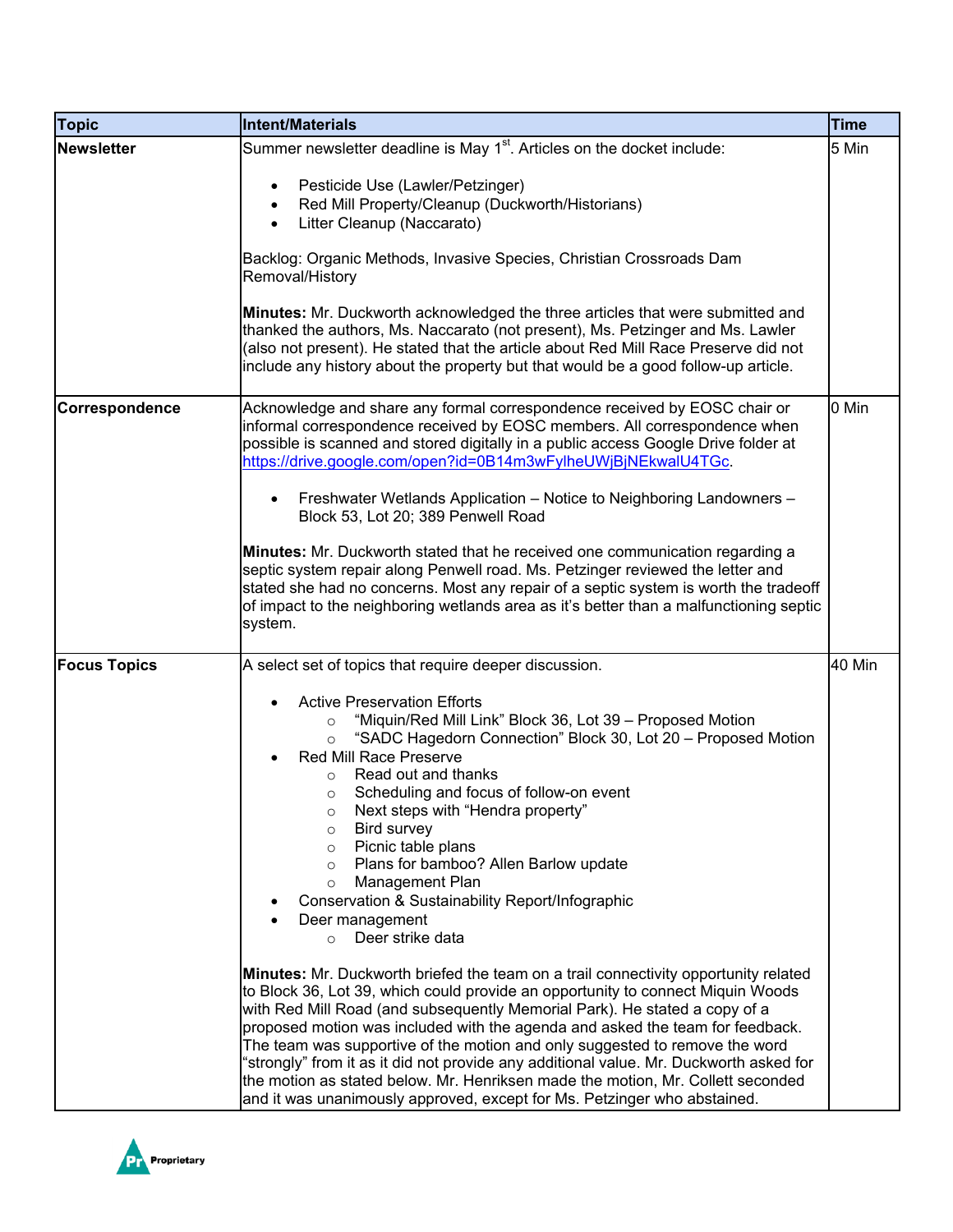| <b>Topic</b> | Intent/Materials                                                                                                                                                                                                                                                                                                                                                                                                                                                                                                                                                                                                                                                                                                                                                         | <b>Time</b> |
|--------------|--------------------------------------------------------------------------------------------------------------------------------------------------------------------------------------------------------------------------------------------------------------------------------------------------------------------------------------------------------------------------------------------------------------------------------------------------------------------------------------------------------------------------------------------------------------------------------------------------------------------------------------------------------------------------------------------------------------------------------------------------------------------------|-------------|
|              | Whereas the landowner of Block 36, Lot 39, is actively pursuing<br>farmland preservation status, and                                                                                                                                                                                                                                                                                                                                                                                                                                                                                                                                                                                                                                                                     |             |
|              | Whereas Block 36, Lot 39, was identified as a preservation priority in<br>the 2017 update of the Open Space and Recreation Plan due to its<br>agricultural value, proximity to existing open space and contribution to<br>trail connectivity, and                                                                                                                                                                                                                                                                                                                                                                                                                                                                                                                        |             |
|              | <b>Whereas</b> the parcel provides strategic open space connectivity<br>between Miquin Woods and Memorial Park (via Red Mill Road),                                                                                                                                                                                                                                                                                                                                                                                                                                                                                                                                                                                                                                      |             |
|              | A motion is requested to support the landowner's application for<br>farmland preservation and, if the landowner and Township Committee<br>are agreeable, the pursuit of public access rights along a section of the<br>parcel to enable trail connectivity between Miquin Woods and Red Mill<br>Road.                                                                                                                                                                                                                                                                                                                                                                                                                                                                    |             |
|              | Mr. Duckworth then briefed the team on a second trail-connectivity opportunity<br>(Block 30, Lot 20) related to a recent SADC farmland preservation application that<br>was discussed at the previous Township Committee meeting. The parcel provides<br>an opportunity to connect neighboring parcels in the Hagedorn area. Mr. Duckworth<br>stated a copy of a letter to the landowner was included with the agenda and asked<br>for any feedback. The team was supportive of the letter as is. Mr. Duckworth asked<br>for a motion to approve the letter to the landowner with direct follow-up by Mr.<br>Duckworth or Mr. Laul as needed. Ms. Koch made the motion, Mr. Mickley seconded<br>and it was unanimously approved, except for Ms. Petzinger who abstained. |             |
|              | Mr. Duckworth then introduced the topic of the Red Mill Race Preserve. He thanked<br>everyone for participating and stated that he would like to schedule a follow-on event<br>to continue the work. Mr. Henriksen asked if we could work on the entrance to the<br>mill race next time. Mr. Duckworth agreed and added that he would like to focus on<br>clearing the cement slab area, as well. He asked what dates would be best for the<br>team. After some discussion, July $7th$ was identified as the target date for the next<br>event.                                                                                                                                                                                                                          |             |
|              | Regarding the "Hendra" properties, Mayor Schmidt stated that NJWSA typically uses<br>handheld GPS devices to validate adherence to boundaries during inspections so<br>that seems like it should be good enough for us to verify the boundaries of the public<br>access easement. He stated his first reply to Mr. Cutri-french and Mr. Hendra will be<br>an offer to split the survey if they feel it necessary to more formally mark it out. Mr.<br>Duckworth stated that he would be meeting Patrick Eckard from County Parks to<br>walk the property on May 8 <sup>th</sup> . It was asked if Patrick might have a GPS and Mr.<br>Duckworth said that he would ask.                                                                                                  |             |
|              | Ms. Petzinger stated the bird survey would have to be done between May 15 <sup>th</sup> and<br>June 7 <sup>th</sup> and that she would try and find some time to do it. Mr. Duckworth then<br>stated that resident, Andy Korfin, generously offered to build a picnic table for the<br>property. Mr. Henriksen agreed to find some picnic table plans to provide to Mr.<br>Korfin.                                                                                                                                                                                                                                                                                                                                                                                       |             |
|              | Mr. Duckworth then introduced the concept of a "Conservation & Sustainability                                                                                                                                                                                                                                                                                                                                                                                                                                                                                                                                                                                                                                                                                            |             |

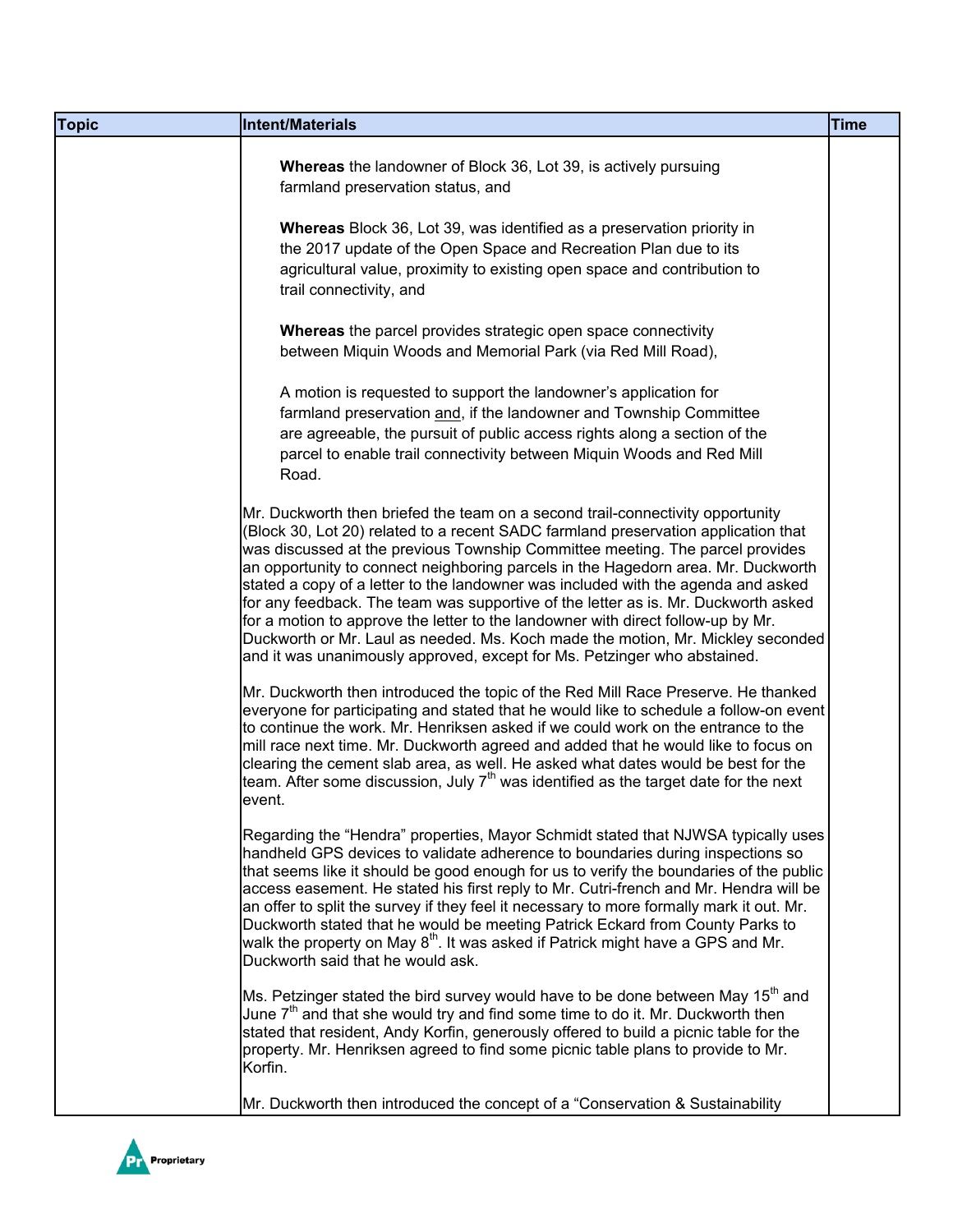| <b>Topic</b> | <b>Intent/Materials</b>                                                                                                                                                                                                                                                                                                                                                                                                                               | <b>Time</b> |
|--------------|-------------------------------------------------------------------------------------------------------------------------------------------------------------------------------------------------------------------------------------------------------------------------------------------------------------------------------------------------------------------------------------------------------------------------------------------------------|-------------|
|              | Report", which would be something like an infographic or PowerPoint presentation<br>that provides an overview of the great sustainability work that the Township has<br>done over the past few years. Ms. Petzinger stated that would be good for grants but<br>suggested it as a fall/winter project. Mayor Schmidt also stated that it would be good<br>for grants. Mr. Duckworth said he would hold off working on that until after the<br>summer. |             |
|              | Committeeman Laul shared an overview of deer strike data that he received from the<br>police department. Most reported strikes occurred along route 513. This topic was<br>not discussed in great detail. Mayor Schmidt acknowledged that the county does<br>allow hunting on their properties. Ms. Petzinger reiterated a previous comment she<br>had made that a deer management program would likely require a full-time volunteer<br>position.    |             |